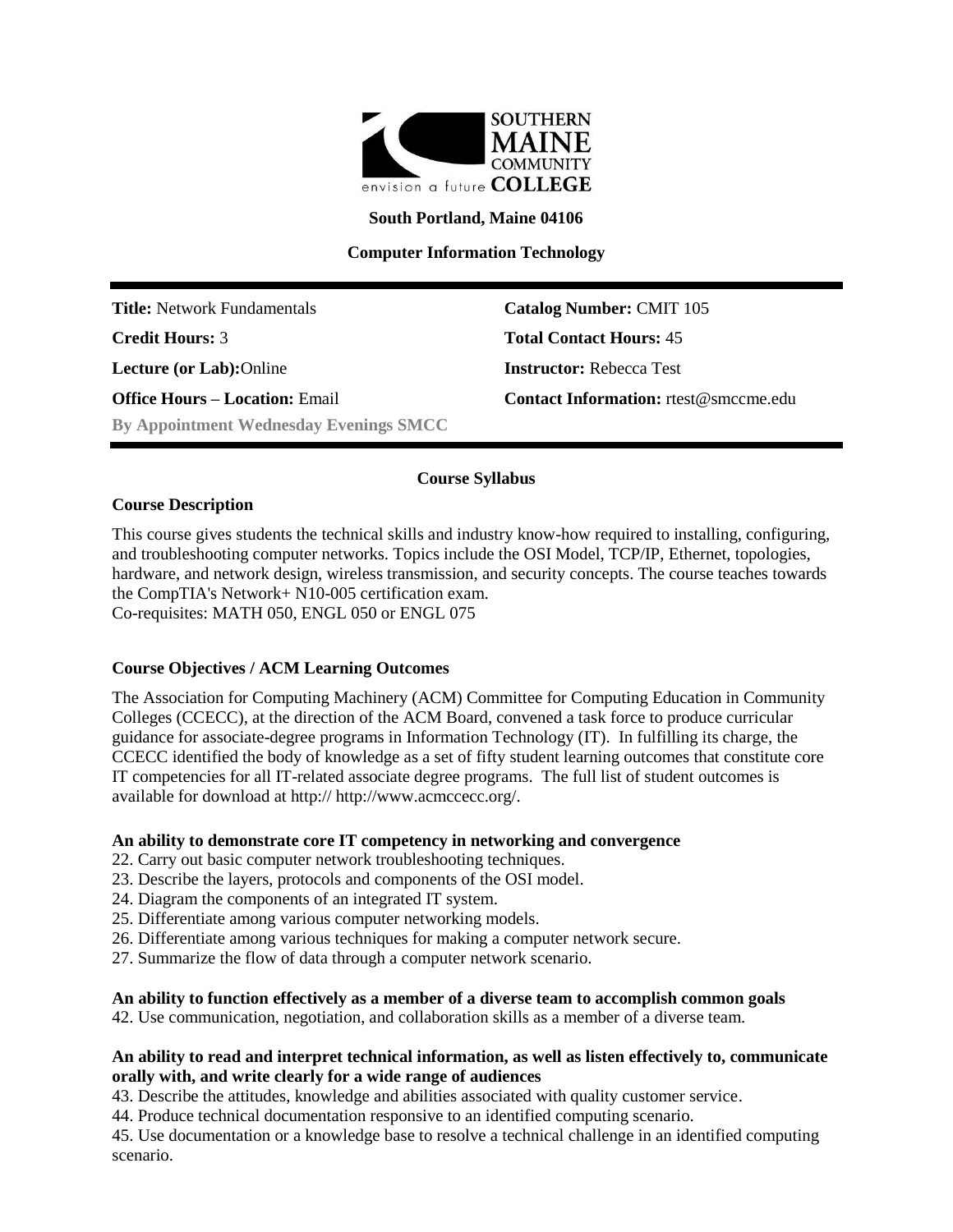# **After successfully completing the course, the student will be able to:**

- 1. Analyze the fundamentals of network topologies
- 2. Describe the physical layers of networks
- 3. Identify the components of interconnecting networks
- 4. Describe the TCP/IP layers
- 5. Apply the fundamentals of routers
- 6. Apply the fundamentals of switches
- 7. Troubleshoot analyze computer networks
- 8. Identify the fundamentals of Network Security

# **Note that curriculum may change each week depending on the access to the VMware infrastructure.**

# **Please Review the Blackboard site weekly for an updated list of assignments .**

|  | <b>Weekly Learning Objectives</b> |
|--|-----------------------------------|
|  |                                   |

| <b>CMIT 105 Network Fundamentals</b> |                                                           |                                                                        |
|--------------------------------------|-----------------------------------------------------------|------------------------------------------------------------------------|
| Week                                 | Lecture Topics                                            | Readings and Assignments                                               |
| 1                                    | Course Introduction                                       | Lecture - VPN Procedures                                               |
|                                      | Syllabus Review Virtual/Physical<br><b>Lab Procedures</b> | <b>Assignments: Blackboard Orientation</b>                             |
|                                      |                                                           | LAB - Login to vDirector                                               |
|                                      |                                                           | Read: Chapter 1                                                        |
|                                      |                                                           | <b>Discussion Board</b>                                                |
| $\overline{2}$                       | Chapter 1: Introduction to                                | <b>Review PowerPoint 1</b>                                             |
|                                      | Networking                                                | <b>Assignments:</b> Chapter 1 Review Questions<br>found on Blackboard. |
|                                      |                                                           | Project 1-2, Page 43                                                   |
|                                      |                                                           | Project OSI Model                                                      |
|                                      |                                                           | <b>Discussion Board</b>                                                |
|                                      |                                                           | <b>Read:</b> Chapter 2                                                 |
| $\overline{3}$                       | Chapter 2: How Computers Find<br>Each Other on Networks   | <b>Review PowerPoint - Chapter 2</b>                                   |
|                                      |                                                           | <b>Assignments:</b> Chapter 2 Review Questions<br>found on Blackboard. |
|                                      |                                                           | Projects/Lab: TBA                                                      |
|                                      |                                                           | Read: Chapter 3                                                        |
|                                      |                                                           | <b>Discussion Board</b>                                                |
|                                      |                                                           | Homework: Study for Quiz 1                                             |
| $\overline{4}$                       | Chapter 3: How Data Is                                    | Quiz $1$ - Chap $1 < 2$                                                |
|                                      | <b>Transported Over Networks</b>                          |                                                                        |
|                                      |                                                           | <b>Review PowerPoint - Chapter 3</b>                                   |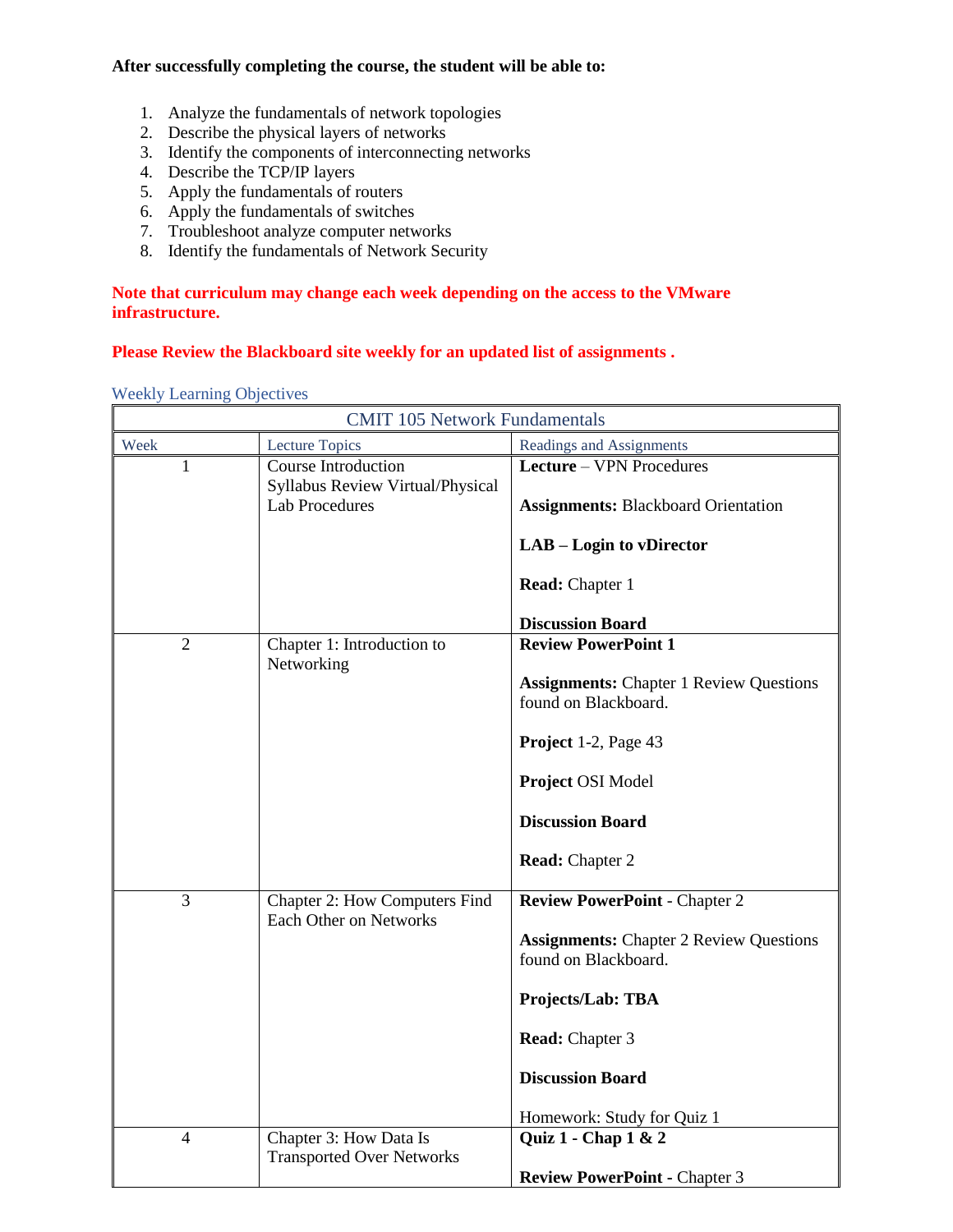| 5              | Chapter 3: How Data Is<br><b>Transported Over</b><br><b>Networks</b><br>Chapter 4: Structured Cabling and<br><b>Networking Elements</b> | <b>Assignments:</b> Chapter 3 Review Questions<br>found on Blackboard.<br><b>Discussion Board</b><br>Projects/Lab: TBA<br><b>Read:</b> Chapter 4<br><b>Review PowerPoint - Chapter 4</b><br><b>Assignments:</b> Chapter 4 Review Questions |
|----------------|-----------------------------------------------------------------------------------------------------------------------------------------|--------------------------------------------------------------------------------------------------------------------------------------------------------------------------------------------------------------------------------------------|
|                |                                                                                                                                         | found on Blackboard.<br><b>Discussion Board</b><br>Read: Chapter 5                                                                                                                                                                         |
| 6              | Chapter 5: Network Cabling                                                                                                              | <b>Review PowerPoint - Chapter 5</b><br><b>Assignments:</b> Chapter 5 Review Questions<br>found on Blackboard.<br>Projects/Lab: TBA<br><b>Discussion Board</b><br><b>Read:</b> Chapter 6                                                   |
| $\overline{7}$ | Chapter 6: Wireless Networking                                                                                                          | Quiz 2 - Chap 3, 4, & 5<br><b>Review PowerPoint - Chapter 6</b><br><b>Assignments: Chapter 6 Review Questions</b><br>found on Blackboard.<br>Projects/Lab: TBA<br><b>Discussion Board</b><br><b>Read:</b> Chapter 7                        |
| 8              | Chapter 7: Cloud computing and<br><b>Remote Access</b>                                                                                  | <b>Review PowerPoint - Chapter 7</b><br><b>Assignments: Chapter 7 Review Questions,</b><br>found on Blackboard.<br>Projects/Lab: TBA<br><b>Discussion Board</b><br><b>Read:</b> Chapter 8                                                  |
| 9              | Chapter 8: Network risk<br>Management                                                                                                   | <b>Review PowerPoint - Chapter 8</b><br><b>Assignments: Chapter 8 Review Questions</b><br>found on Blackboard.<br><b>Discussion Board</b>                                                                                                  |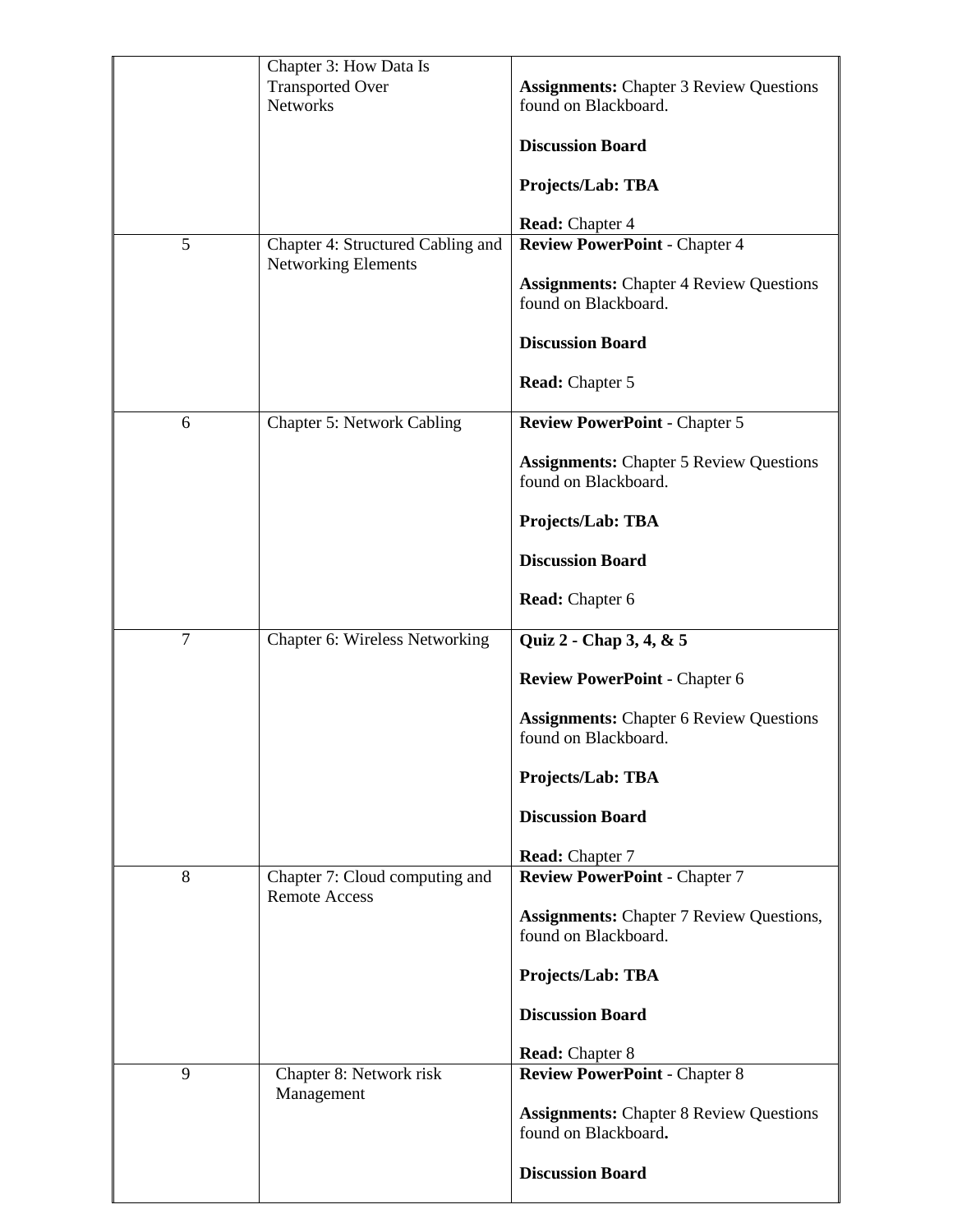|    |                                                            | Projects/Lab: TBA                                                       |
|----|------------------------------------------------------------|-------------------------------------------------------------------------|
|    |                                                            |                                                                         |
|    |                                                            | Read: Chapter 9                                                         |
| 10 | Chapter 9: Unified<br>communication and Network            | Quiz 3 Chap 6, 7, & 8                                                   |
|    | Performance Management                                     |                                                                         |
|    |                                                            | <b>Review PowerPoint - Chapter 9</b>                                    |
|    |                                                            | <b>Assignments:</b> Chapter 9 Review Questions                          |
|    |                                                            | found on Blackboard.                                                    |
|    |                                                            | <b>Discussion Board</b>                                                 |
|    |                                                            | Projects/Lab: TBA                                                       |
|    |                                                            |                                                                         |
|    |                                                            | Read: Chapter 10                                                        |
| 11 | Chapter 10: Network<br>Segmentation and Virtualization     | <b>Review PowerPoint - Chapter 10</b>                                   |
|    |                                                            | <b>Assignments:</b> Chapter 10 Review Questions                         |
|    |                                                            | found on Blackboard.                                                    |
|    |                                                            | <b>Discussion Board</b>                                                 |
|    |                                                            | Projects/Lab: TBA                                                       |
|    |                                                            | Read: Chapter 11                                                        |
| 12 | Chapter 11: Wide Area Networks                             | <b>Review PowerPoint - Chapter 11</b>                                   |
|    |                                                            |                                                                         |
|    |                                                            | <b>Assignments:</b> Chapter 11 Review Questions<br>found on Blackboard. |
|    |                                                            | <b>Discussion Board</b>                                                 |
|    |                                                            |                                                                         |
|    |                                                            | Projects/Lab: TBA                                                       |
|    |                                                            | <b>Read:</b> Chapter 12                                                 |
| 13 | Chapter 12: Industrial and<br><b>Enterprise Networking</b> | <b>Review PowerPoint - Chapter 12</b>                                   |
|    |                                                            | <b>Assignments: Chapter 12 Review Questions</b>                         |
|    |                                                            | found on Blackboard.                                                    |
|    |                                                            | <b>Discussion Board</b>                                                 |
|    |                                                            | <b>Projects/Lab: TBA</b>                                                |
|    |                                                            | <b>Read:</b> Appendix A                                                 |
| 14 | Review Network Segmentation/                               | Quiz 4 - Chap 9, 10, 11 & 12                                            |
|    | Network + Certification Path                               |                                                                         |
|    |                                                            | <b>Review PowerPoint - Network+</b><br>Certification and Beyond.        |
|    |                                                            | <b>Review PowerPoint Network Segmentation</b>                           |
|    |                                                            |                                                                         |
|    |                                                            | Projects/Lab: TBA                                                       |
|    |                                                            | <b>Assignment: Network Segmentation</b>                                 |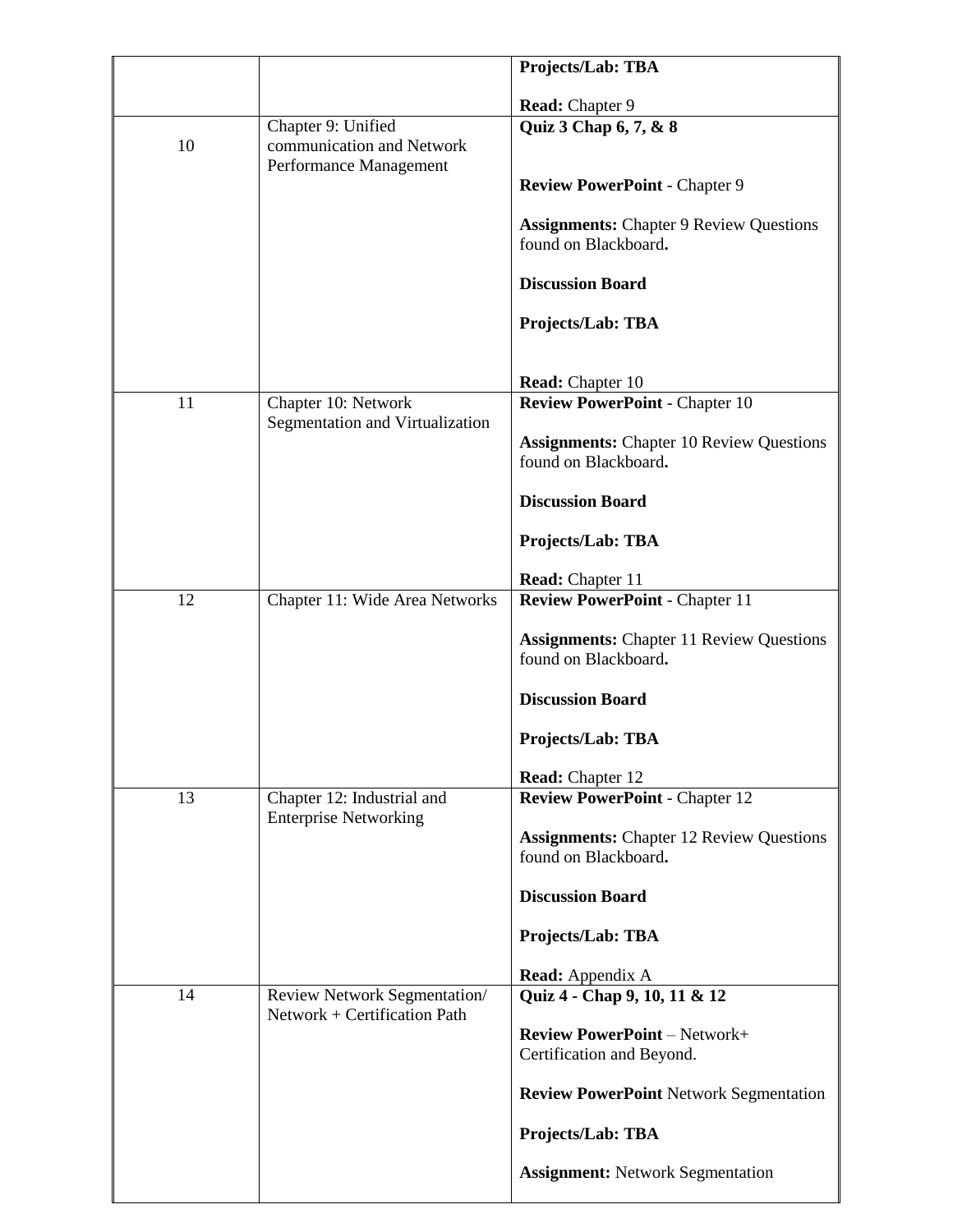|    |                                | <b>Discussion: Certifications</b>                                                                                    |
|----|--------------------------------|----------------------------------------------------------------------------------------------------------------------|
| 15 | Open Discussion / Final Review | <b>Final Review</b><br><b>Assignments:</b> Network Segmentation II<br><b>Study for Final -</b><br>Review: Appendix A |
| 16 | Final                          | Chapters $1 - 12$                                                                                                    |

#### **Student Evaluation and Grading**

| Attendance/Participation/ BB Discussions | 15% |
|------------------------------------------|-----|
| Projects /Labs/Assignments               | 30% |
| <b>Ouizzes</b>                           | 25% |
| 1 Final                                  | 30% |

| A     | $93 - 100$ | $C+$ | $77 - 79$ |
|-------|------------|------|-----------|
| $A-$  | $90 - 92$  | C    | 73 - 76   |
| $B+$  | $87 - 89$  | $C-$ | 170 - 72  |
| B     | $83 - 86$  | $D+$ | $67 - 69$ |
| $B -$ | $80 - 82$  | D    | $63 - 66$ |
|       |            | F    | 62.999    |

# **Text, Tools and / or Supplies**

Network+ Guide to Networks - *Seventh Edition*  Jill West, Tamara Dean, Jean Andrews ISBN-10: 1-305-09094-2 ISBN-13: 978-1-305-09094-1

#### **Attendance Policy**

Attendance in an online course is defined as completing weekly graded work such as a test, discussion board, or assignment. Weekly regular attendance is expected of all students. If you do not complete weekly work, then you have not attended class for that week. If you miss more than 3 consecutive weeks of class work, you will be dropped from the course with an Academic Failure.

If you have difficulty in completing an assignment due to an emergency, please email me immediately and I will try to work with you.

Chapter Questions and Quizzes must be completed by the due date.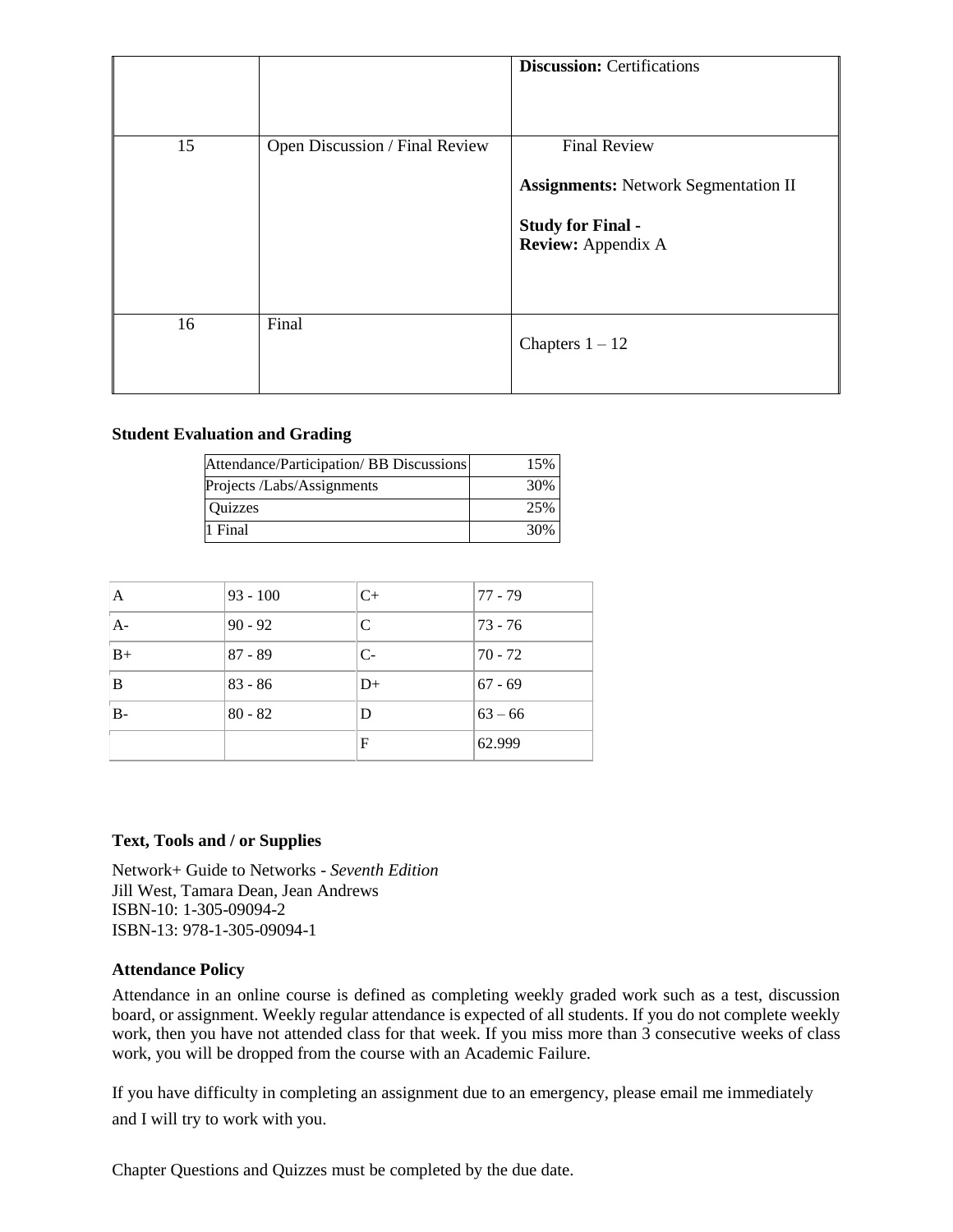#### **Expectations:**

Students are expected to engage in all discussion board/assignments. Readings/tasks should be done each week as assigned. Late work will receive a 20 percent penalty each day it is turned in beyond the due date. This also includes assignments should be turned in at a specific time. Please email me if you have any problems finishing the course work on time or if you need help. Tutors are also available. If you have difficulty with your password or accessing the SMCC network, you need to contact Matthew Allaire and or the SMCC helpdesk. His email is [mallaire@smccme.edu.](mailto:mallaire@smccme.edu) Note that if you wait until the end of the week to request assistance, late work will not be excused. You should let your instructor know if you are having problems by Tuesday of each week. Please start your assignments early. **All assignments and correspondence should be done with your SMCC account.**

#### **End-of-Course Evaluation**

Students complete evaluations for each course attended at SMCC. Evaluations are submitted online and can be accessed through the student portal. Students can access the course evaluations beginning one week before the end of classes. The deadline for submission of evaluations occurs Monday at 5 PM following the last day of the class. You will receive an email to your student email account when course evaluations are available.

# **ADA Syllabus Statement**

Southern Maine Community College is an equal opportunity/affirmative action institution and employer. For more information, please call 207-741-5798. If you have a disabling condition and wish to request accommodations in order to have reasonable access to the programs and services offered by SMCC, you must register with the Disability Services Coordinator, Sandra Lynham, who can be reached at 741-5923. Further information about services for students with disabilities and the accommodation process is available upon request at this number. Course policies about online testing are modified to suit each individual's accommodations.

# **SMCC Pay-for-Print Policy**

#### **Per Page Costs**

Each semester students receive a \$20 printing credit. The balance resets at the end of the semester and any remaining credits are removed. The cost varies depending upon page size and whether printing is done in black and white or color.

- a. There is a \$0.10 per page fee for standard 8.5" by 11" black and white documents.
- b. The reverse sides of duplex (double-sided) documents are free.
- c. There is a \$.50 per page fee for standard 8.5" by 11" color documents.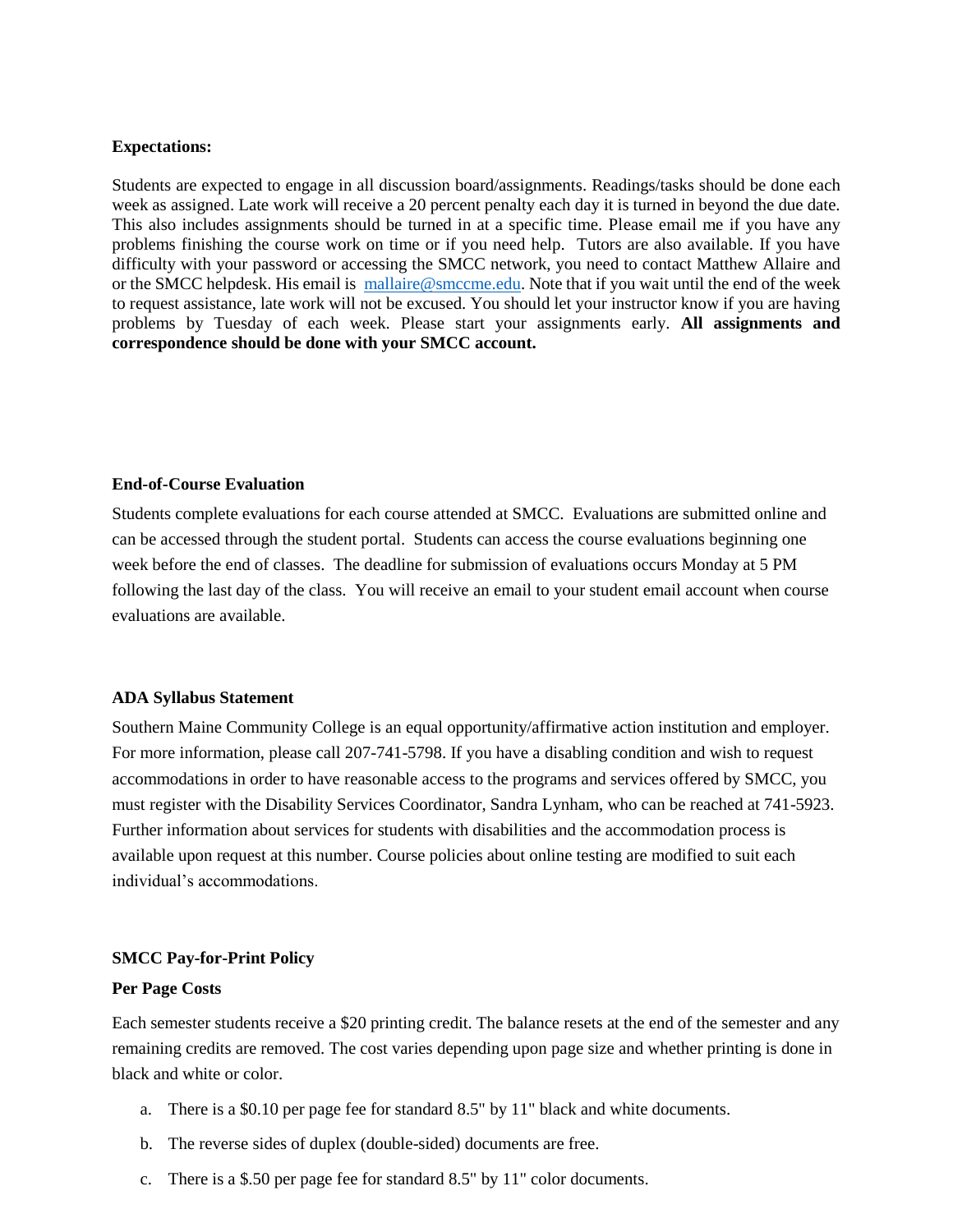- d. There is a \$.20 per page fee for 8.5" by 14" (legal) or 11" by 17" (tabloid) black and white documents.
- e. There is a \$1.00 per page fee for 8.5" by 14" (legal) or 11" by 17" (tabloid) color documents.

Duplex charges (printing on both sides of a page) work in the following fashion: One page is \$0.10, two pages are \$0.10, three pages are \$0.20, and four pages are \$0.20, etc. The flipsides are free, but another sheet of paper is \$0.10. Please be aware that a document with any color at all (when printed to a color printer) will by default be printed in color. You are responsible for setting the print job to print black and white if you do not need color. For directions, please go to the IT Help tab in My SMCC.

# **How does it work?**

The College's pay-for-print system monitors printing on all printers (including those in general access labs, library printers, the Academic Achievement Center, Noisy Lounge and technology labs). Students can check the number of pages they have printed by using the Printing Balance tool available on SMCC computers (located in the lower right corner of the screen, near the clock). Departments with work study students who need to print documents for the department should contact the Help Desk at 741-5696 to have a special account set up.

# **Refunds**

Print jobs are eligible for a refund in the event of mechanical or electronic error on the part of the printer, print server, or software used to submit the job. Jobs are not eligible for a refund in cases where the job was not set up correctly, was submitted multiple times, or the student is not satisfied with the result. To request a refund, please bring the offending print to the IT Department in the basement of the Ross Technology Center. Refunds will be granted in the form of a credit to the student's account.

# **Why is SMCC charging for printing?**

The pay-for-print system is an effort to control escalating printing costs. Charging for printing helps offset the increasing cost of supplies and encourages students to conserve resources. To find ways to reduce your printing charges, please go to the IT Help tab on My SMCC. If you have questions about the payfor-printing policy or your printing charges, please contact the Help Desk at 741-5696 or send an email to helpdesk@smccme.edu.

Be sure to log OUT of the system when you've finished your printing, to prevent unauthorized access to your account.

# **Add-Drop Policy**

Students who drop a course during the one-week "add/drop" period in the fall and spring semesters and the first three days of summer sessions receive a 100% refund of the tuition and associated fees for that course. Please note any course that meets for less than the traditional semester length, i.e., 15 weeks, has a pro-rated add/drop period. There is no refund for non-attendance.

# **Withdrawal Policy**

A student may withdraw from a course only during the semester in which s/he is registered for that course. The withdrawal period is the second through twelfth week of the fall and spring semesters and the second through ninth week of twelve-week summer courses. This period is pro-rated for shorter-length courses. To withdraw from a course, a student must complete and submit the appropriate course withdrawal form, available at the Enrollment Service Center (no phone calls, please). The designation